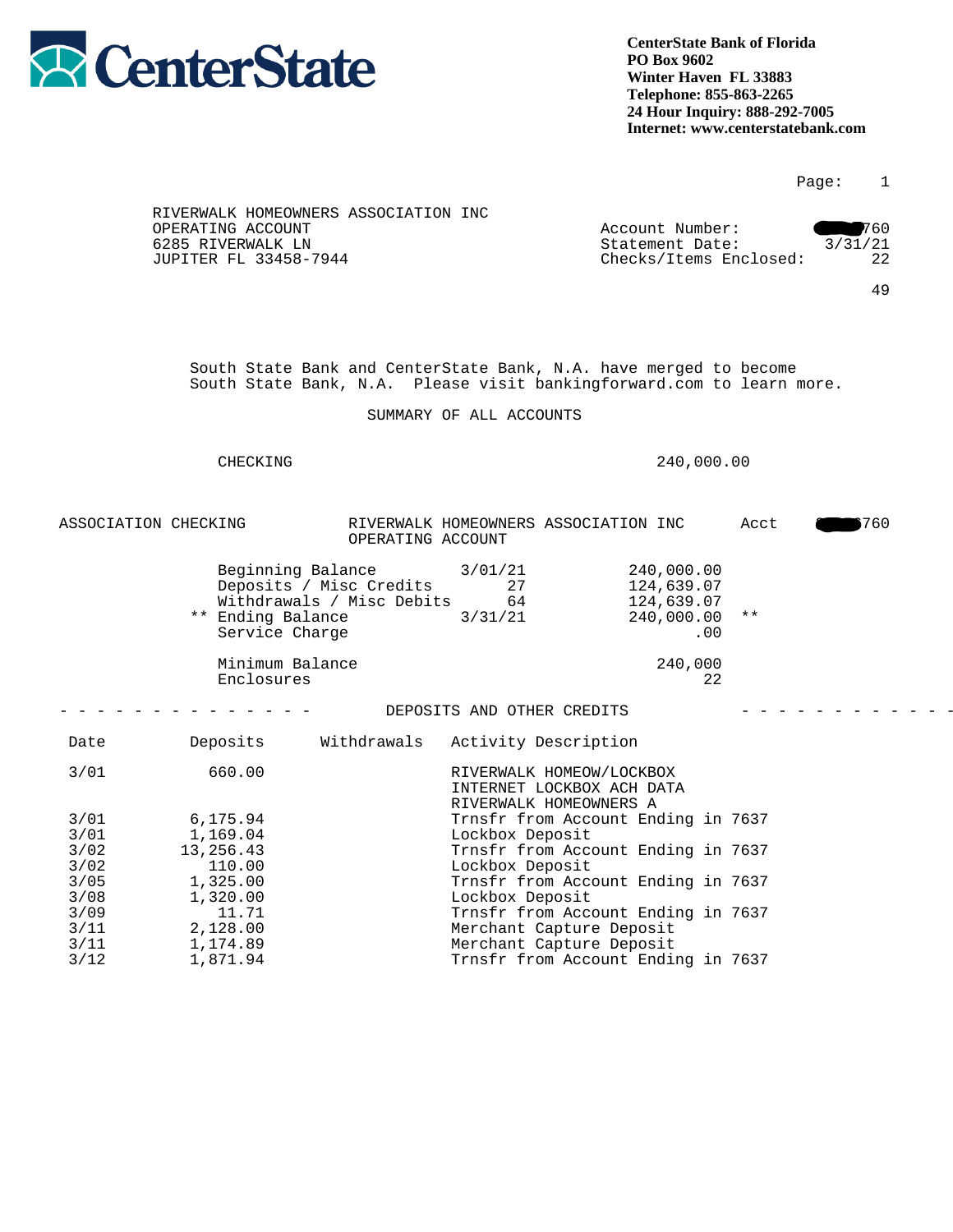

|  | RIVERWALK HOMEOWNERS ASSOCIATION INC | Account Number: | 6760    |
|--|--------------------------------------|-----------------|---------|
|  |                                      | Statement Date: | 3/31/21 |

|        |            |             | DEPOSITS AND OTHER CREDITS         |  |
|--------|------------|-------------|------------------------------------|--|
| Date   | Deposits   | Withdrawals | Activity Description               |  |
| $3/16$ | 15,072.90  |             | Trnsfr from Account Ending in 7637 |  |
| $3/16$ | 110.00     |             | Lockbox Deposit                    |  |
| $3/17$ | 880.00     |             | Lockbox Deposit                    |  |
| 3/17   | 3,543.58   |             | Merchant Capture Deposit           |  |
| $3/18$ | 385.61     |             | Trnsfr from Account Ending in 7637 |  |
| 3/22   | 1,781.45   |             | Trnsfr from Account Ending in 7637 |  |
| 3/23   | 1,540.00   |             | Trnsfr from Account Ending in 7637 |  |
| 3/24   | 30, 214.80 |             | Trnsfr from Account Ending in 7637 |  |
| $3/25$ | 1,896.96   |             | Trnsfr from Account Ending in 7637 |  |
| $3/25$ | 708.00     |             | Lockbox Deposit                    |  |
| 3/26   | 304.96     |             | Trnsfr from Account Ending in 7637 |  |
| 3/29   | 2,310.07   |             | Trnsfr from Account Ending in 7637 |  |
| 3/30   | 30,764.75  |             | Trnsfr from Account Ending in 7637 |  |
| 3/30   | 770.00     |             | Lockbox Deposit                    |  |
| 3/31   | 1,570.00   |             | Lockbox Deposit                    |  |
| 3/31   | 3,583.04   |             | Merchant Capture Deposit           |  |
|        |            |             |                                    |  |
|        |            |             |                                    |  |
|        |            |             | MISCELLANEOUS DEBITS               |  |
| Date   | Deposits   | Withdrawals | Activity Description               |  |
| 3/01   |            | 2,555.57    | CAPITAL ONE/PHONE PYMT             |  |
|        |            |             | <b>GAIL FREESE</b>                 |  |
| 3/01   |            | 310.00      | Normandy Insuran/SIGONFILE         |  |
|        |            |             | Riverwalk Homeowners A             |  |
| 3/02   |            | 6,082.91    | ADP WAGE PAY/WAGE PAY              |  |
|        |            |             | RIVERWALK HOMEOWNERS A             |  |
| 3/02   |            | 1,283.52    | $ADP - TAX/ADP - TAX$              |  |
|        |            |             | RIVERWALK HOMEOWNERS A             |  |
| 3/08   |            | 1,320.00    | Trnsfr to Account Ending in 7637   |  |
| 3/09   |            | 11.71       | FPL DIRECT DEBIT/ELEC PYMT         |  |
|        |            |             | RIVERWALK HOA                      |  |
|        |            |             |                                    |  |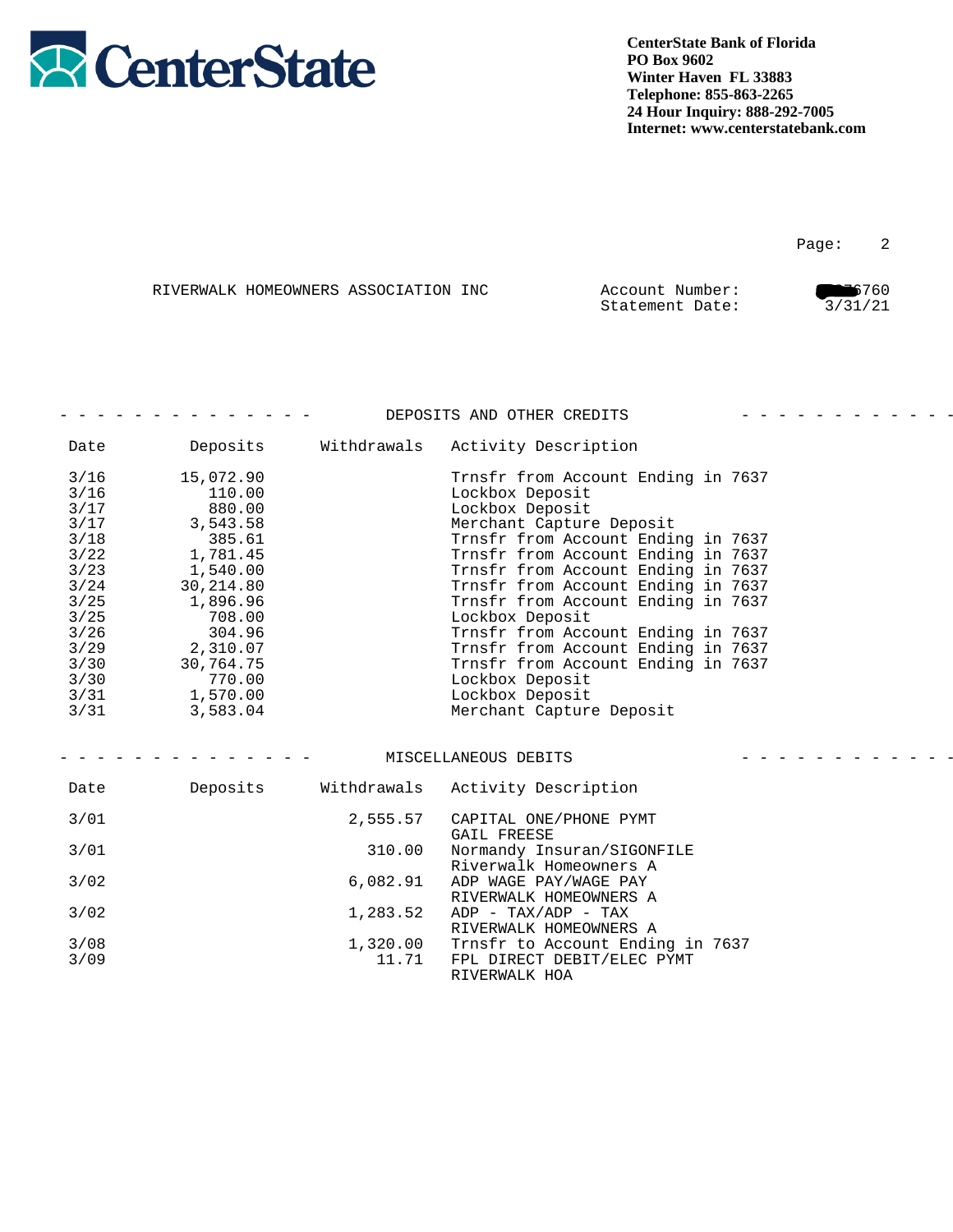

|  | RIVERWALK HOMEOWNERS ASSOCIATION INC | Account Number: | 6760    |
|--|--------------------------------------|-----------------|---------|
|  |                                      | Statement Date: | 3/31/21 |

|        |          |             | MISCELLANEOUS DEBITS                                  | - - - - - - - - - - - - - |
|--------|----------|-------------|-------------------------------------------------------|---------------------------|
| Date   | Deposits | Withdrawals | Activity Description                                  |                           |
| 3/11   |          | 3,181.89    | Trnsfr to Account Ending in 7637                      |                           |
| 3/12   |          | 778.72      | FPL DIRECT DEBIT/ELEC PYMT<br>RIVERWALK HOMEOWNERS A  |                           |
| 3/12   |          | 250.65      | FPL DIRECT DEBIT/ELEC PYMT                            |                           |
| $3/12$ |          | 191.67      | RIVERWALK HOMEOWNERS A<br>FPL DIRECT DEBIT/ELEC PYMT  |                           |
| 3/12   |          | 179.26      | RIVERWALK HOMEOWNERS A                                |                           |
|        |          |             | FPL DIRECT DEBIT/ELEC PYMT<br>RIVERWALK HOMEOWNERS A  |                           |
| 3/12   |          | 129.78      | FPL DIRECT DEBIT/ELEC PYMT<br>RIVERWALK HOMEOWNERS A  |                           |
| 3/12   |          | 128.89      | FPL DIRECT DEBIT/ELEC PYMT                            |                           |
| $3/12$ |          | 53.22       | RIVERWALK HOMEOWNERS A<br>ADP PAYROLL FEES/ADP - FEES |                           |
|        |          |             | Riverwalk Homeowners A                                |                           |
| 3/12   |          | 52.54       | FPL DIRECT DEBIT/ELEC PYMT<br>RIVERWALK HOMEOWNERS A  |                           |
| $3/12$ |          | 24.69       | FPL DIRECT DEBIT/ELEC PYMT                            |                           |
| 3/12   |          | 18.85       | RIVERWALK HOMEOWNERS A<br>FPL DIRECT DEBIT/ELEC PYMT  |                           |
|        |          |             | RIVERWALK HOMEOWNERS A                                |                           |
| 3/12   |          | 12.34       | FPL DIRECT DEBIT/ELEC PYMT<br>RIVERWALK HOMEOWNERS A  |                           |
| 3/12   |          | 10.78       | FPL DIRECT DEBIT/ELEC PYMT                            |                           |
| $3/16$ |          | 5,014.71    | RIVERWALK HOMEOWNERS A<br>ADP WAGE PAY/WAGE PAY       |                           |
|        |          |             | RIVERWALK HOMEOWNERS A                                |                           |
| $3/16$ |          | 1,043.19    | $ADP - TAX/ADP - TAX$<br>RIVERWALK HOMEOWNERS A       |                           |
| 3/17   |          | 4,323.58    | Trnsfr to Account Ending in 7637                      |                           |
| 3/18   |          | 198.72      | TOWN OF JUPITER/UT BILL<br>RIVERWALK HOMEOWNERS A     |                           |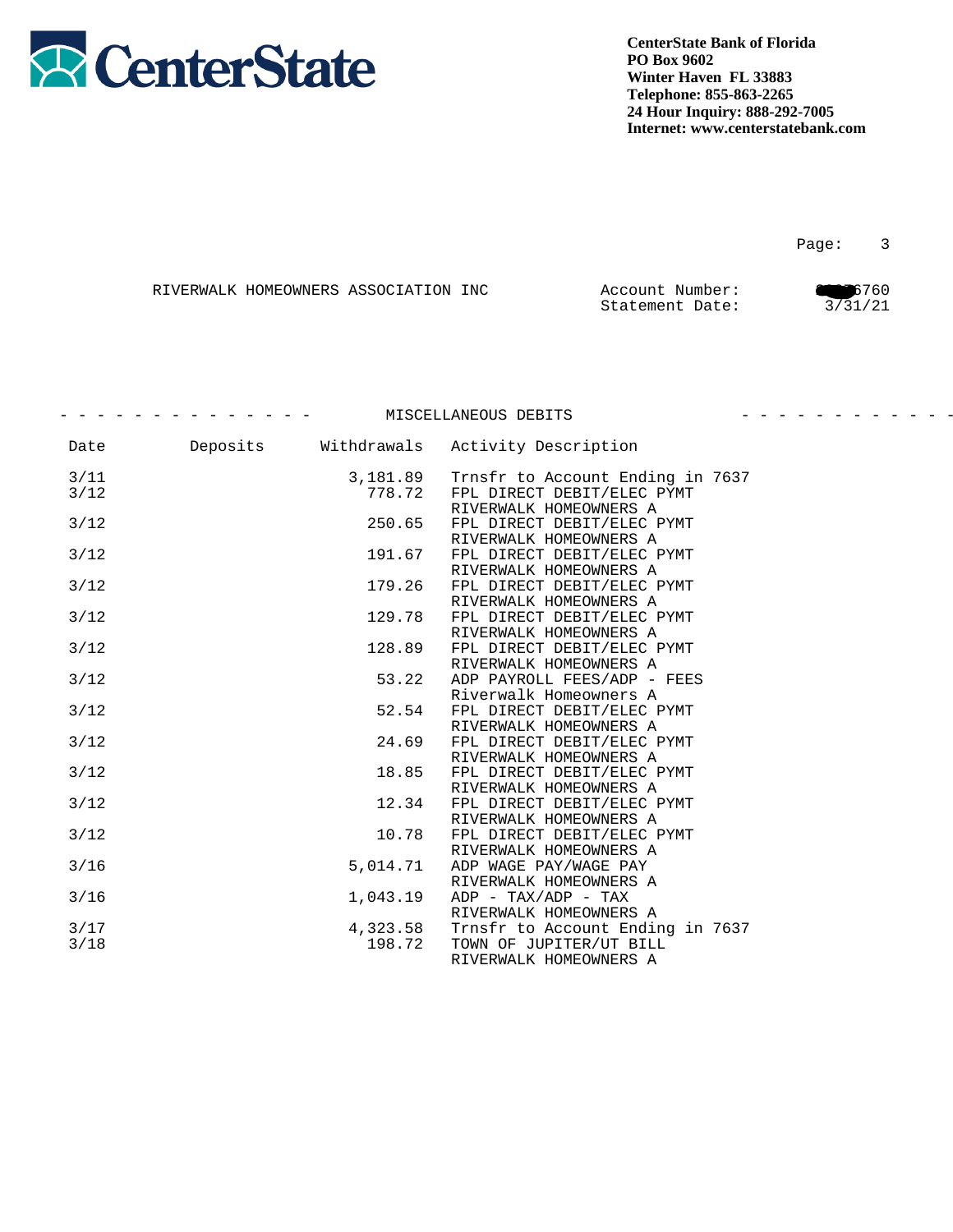

Page: 4

|  | RIVERWALK HOMEOWNERS ASSOCIATION INC | Account Number: | 6760    |
|--|--------------------------------------|-----------------|---------|
|  |                                      | Statement Date: | 3/31/21 |

|        |          |             | MISCELLANEOUS DEBITS                                                           |  |
|--------|----------|-------------|--------------------------------------------------------------------------------|--|
| Date   | Deposits | Withdrawals | Activity Description                                                           |  |
| 3/18   |          | 75.62       | TOWN OF JUPITER/UT BILL<br>RIVERWALK HOA                                       |  |
| 3/18   |          | 61.78       | TOWN OF JUPITER/UT BILL<br>RIVERWALK HOMEOWNERS A                              |  |
| 3/18   |          | 49.49       | TOWN OF JUPITER/UT BILL<br>RIVERWALK HOMEOWNERS A                              |  |
| 3/22   |          | 242.25      | SouthData Color Statement                                                      |  |
| 3/22   |          | 151.70      | SouthData Postage                                                              |  |
| 3/22   |          | 422.72      | FPL DIRECT DEBIT/ELEC PYMT<br>RIVERWALK HOMEOWNERS A                           |  |
| 3/22   |          | 327.92      | FPL DIRECT DEBIT/ELEC PYMT<br>RIVERWALK HOMEOWNERS A                           |  |
| 3/22   |          | 265.04      | FPL DIRECT DEBIT/ELEC PYMT                                                     |  |
| 3/22   |          | 204.98      | RIVERWALK HOMEOWNERS A<br>FPL DIRECT DEBIT/ELEC PYMT                           |  |
|        |          |             | RIVERWALK HOMEOWNERS A                                                         |  |
| 3/22   |          | 166.84      | FPL DIRECT DEBIT/ELEC PYMT<br>RIVERWALK HOMEOWNERS A                           |  |
| 3/25   |          | 1,958.11    | ADP WAGE PAY/WAGE PAY<br>RIVERWALK HOMEOWNERS A                                |  |
| 3/25   |          | 646.85      | $ADP - TAX/ADP - TAX$<br>RIVERWALK HOMEOWNERS A                                |  |
| $3/26$ |          | 51.27       | ADP PAYROLL FEES/ADP - FEES                                                    |  |
| 3/30   |          | 5,557.09    | Riverwalk Homeowners A<br>ADP WAGE PAY/WAGE PAY                                |  |
| 3/30   |          | 1,146.71    | RIVERWALK HOMEOWNERS A<br>$ADP - TAX/ADP - TAX$                                |  |
| 3/30   |          | 542.37      | RIVERWALK HOMEOWNERS A<br>ADP WAGE PAY/WAGE PAY                                |  |
| 3/30   |          | 310.00      | RIVERWALK HOMEOWNERS A<br>Normandy Insuran/SIGONFILE<br>Riverwalk Homeowners A |  |